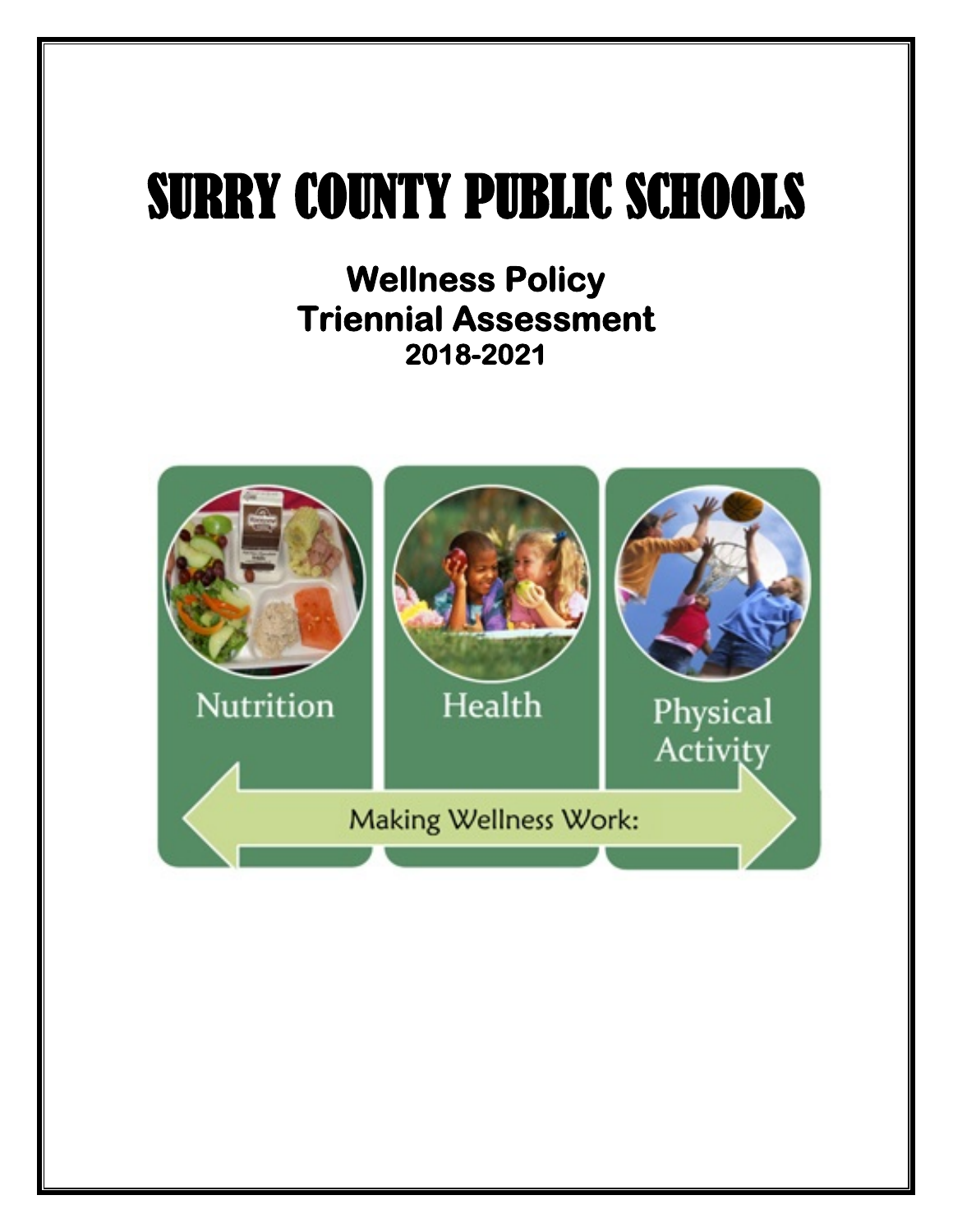## **Surry County Public Schools**

## Wellness Policy

## **2018-2021 Triennial Assessment**

#### **Overview & Purpose**

In accordance with the [Final Rule](https://fns-prod.azureedge.net/sites/default/files/tn/LWPsummary_finalrule.pdf) of the Federal Healthy, Hunger Free Kids Act of 2010 and the [Virginia Administrative Code:](https://law.lis.virginia.gov/admincode/title8/agency20/chapter740/) 8VAC20-740*,* **Surry County Public Schools** presents the **2018- 2021** Triennial Assessment which includes the timeframe from **July 1, 2018 to June 30, 2021**. The The Triennial Assessment indicates updates on the progress and implementation of **Surry County Public Schools** Wellness Policy and wellness initiatives, and provides required documentation of actions, steps, and information as outlined in the Final Rule. The school(s) included in this Triennial Assessment are: **Surry Elementary School, Luther Porter Jackson Middle School and Surry County High School**.

#### **Wellness Policy**

The **Surry County Public Schools** Wellness Policy can be found at **[www.surryschools.net](http://www.surryschools.net/) by clicking the "Departments" tab, then click "Food Services", scroll down to the "Useful Links Section" and select "Wellness Policy"**. **Surry County Public Schools** updates or modifies the Wellness Policy as appropriate. The policy is made available to the public through **the website shown above.**

#### **School Wellness Committee**

**Surry County Public Schools** established a Wellness Policy leadership of one or more school officials who has the authority and responsibility to ensure each school complies with the Wellness Policy. The Wellness Policy committee meets at least **annually** for periodic review and update of the Wellness Policy. The general public and the school community are allowed and encouraged to participate in the Wellness Policy process. This may include parents, students, and representatives of the School Food Authority, teachers, school health professionals, and the School Board and school administrators. **The division will use electronic mechanisms, such as the division's website and non-electronic mechanisms, such as sending information home to parents, to ensure that all families are actively notified of the content of, implementation of, and updates to the wellness policy, as well as how to get involved and support the policy.** Interested parties can contact **Renita R. Bailey, Food Services Coordinator at 757-294-5235 or renita\_bailey@surryschools.net.**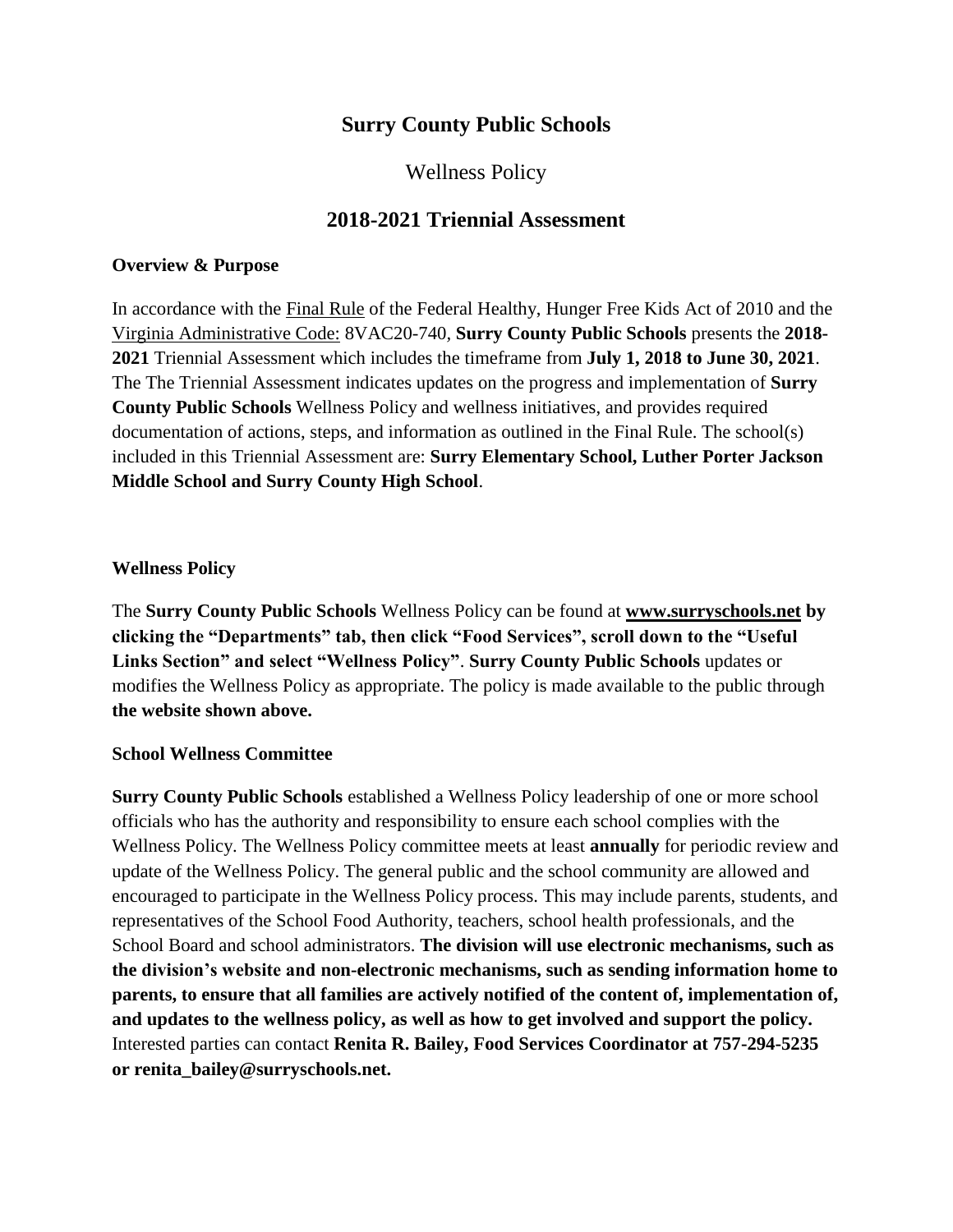### **Wellness Policy Compliance**

**Surry County Public Schools** must conduct an assessment of the Wellness Policy every three years, at a minimum. The final rule requires State Agencies to assess compliance with the Wellness Policy requirements as a part of the general areas of the Administrative Review every three years.

The Surry County Public Schools Wellness Policy includes all the identified regulations outlined in the **[Healthy, Hunger Free Kids Act of 2010.](https://obamawhitehouse.archives.gov/sites/default/files/Child_Nutrition_Fact_Sheet_12_10_10.pdf)** Our Wellness Policy can be found on our website [\(www.surryschools.net\)](http://www.surryschools.net/) on the Food Services Department page under "Useful Links". The Wellness Policy has been through multiple revisions over the past few years. Revisions were prompted by the introduction of the Healthy, Hunger Free Kids Act of 2010 *Proposed Rule*, *Final Rule*, and state regulation changes.

*Use the charts below to assess whether requirements are being met. Indicate that requirements are met by adding a checkmark to the "Met" column. If requirements are not met at all schools, indicate which schools are out of compliance in the "Not Met" column.*

## **Standards and Nutrition Guidelines for all Foods and Beverages Sold (Question IV on VDOE School Level Report Card)**

| <b>Standard/Guideline</b>                                                                                                                                                                  | <b>Met</b> | <b>Not Met</b> |
|--------------------------------------------------------------------------------------------------------------------------------------------------------------------------------------------|------------|----------------|
| We follow federal school meal nutrition standards for all foods and<br>beverages available for sale on campus during the school day.                                                       |            |                |
| We have implemented Smart Snacks nutrition standards for ALL<br>items sold during school hours, including: a la carte offerings,<br>items in school stores, and items in vending machines. |            |                |
| We follow Surry County Public School's policy on exempt<br>fundraisers as outlined in our Division's Wellness Policy.                                                                      |            |                |

## **Standards and Nutrition Guidelines for all Foods and Beverages Sold (Question V on VDOE School Level Report Card)**

| Standard/Guideline                                                                                                                   | <b>Met</b> | <b>Not Met</b> |
|--------------------------------------------------------------------------------------------------------------------------------------|------------|----------------|
| We follow Surry County Public School's policy on standards for<br>all foods and beverages provided, but not sold, as outlined in our |            |                |
| Division's Wellness Policy.                                                                                                          |            |                |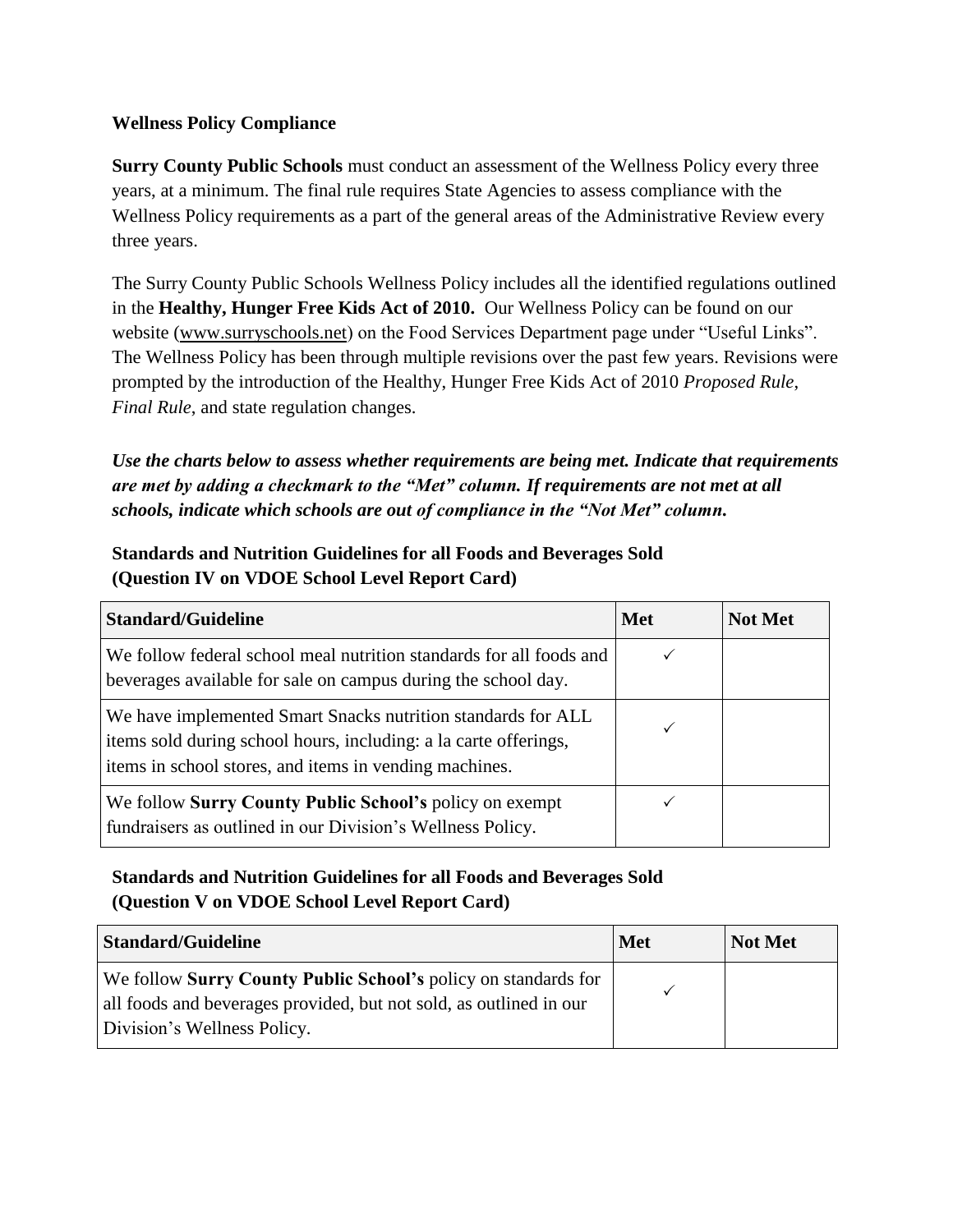## **Policy for Food and Beverage Marketing (Question VI on VDOE School Level Report Card)**

| <b>Standard/Guideline</b>                                                                                                                                                                                                                                                                                                                                                                                                                                                                                                                                                                                                                                                                               | <b>Met</b> | <b>Not Met</b> |
|---------------------------------------------------------------------------------------------------------------------------------------------------------------------------------------------------------------------------------------------------------------------------------------------------------------------------------------------------------------------------------------------------------------------------------------------------------------------------------------------------------------------------------------------------------------------------------------------------------------------------------------------------------------------------------------------------------|------------|----------------|
| All food and beverage marketing meets Smart Snacks standards.                                                                                                                                                                                                                                                                                                                                                                                                                                                                                                                                                                                                                                           |            |                |
| SCPS is committed to ensuring that all foods and beverages<br>available to students "during the school day" support healthy<br>eating. To support healthy food choices and improve student<br>health and well-being, all foods and beverages outside the<br>reimbursable school meal programs that are sold to students on<br>the school campus during the school day will meet the USDA<br>Smart Snacks nutrition standards, at a minimum. These standards<br>will apply in all locations and through all services where foods<br>and beverages are sold, which may include, but are not limited to,<br>a la carte options in cafeterias, vending machines, school stores,<br>and snack or food carts. |            |                |

# **Description of Public Involvement**

| <b>Standard/Guideline</b>                                                                                                                                                                                                                                                                                                                    | <b>Met</b> | <b>Not Met</b> |
|----------------------------------------------------------------------------------------------------------------------------------------------------------------------------------------------------------------------------------------------------------------------------------------------------------------------------------------------|------------|----------------|
| Surry County Public Schools permits participation by the<br>general public and the school community in the Wellness Policy<br>process. This includes parents, students, and representatives of<br>the School Food Authority, teachers of physical education,<br>school health professionals, the School Board, and school<br>administrators. |            |                |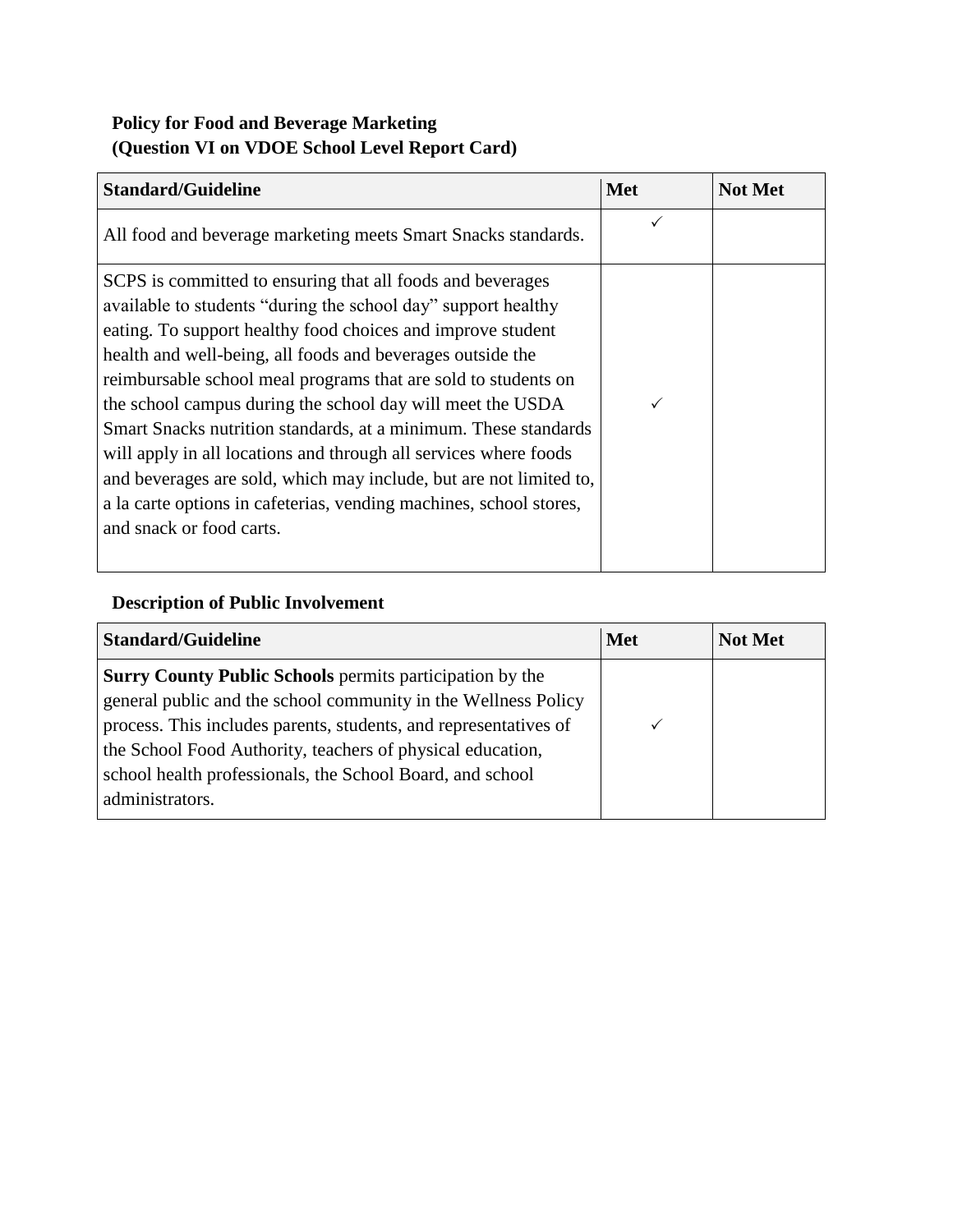### **Description of Public Updates**

| <b>Standard/Guideline</b>                                                                                                                                   | <b>Met</b> | <b>Not Met</b>                                                                                 |
|-------------------------------------------------------------------------------------------------------------------------------------------------------------|------------|------------------------------------------------------------------------------------------------|
| The Wellness Policy is made available to the public on an annual<br>basis, at minimum. This includes any updates to and about the<br>Wellness Policy.       |            |                                                                                                |
| The Triennial Assessment, including progress toward meeting the<br>goals of the policy, will be made available to the public on or<br>before June 30, 2020. |            | (Will be able)<br>available on or<br>before June 30,<br>$2021$ due to<br>extension<br>granted) |

## **Description of Policy Leadership**

| <b>Standard/Guideline</b>                                        | <b>Met</b> | <b>Not Met</b> |
|------------------------------------------------------------------|------------|----------------|
| <b>Surry County Public Schools established a Wellness Policy</b> |            |                |
| leadership of one or more LEA's and/or school official(s) who    |            |                |
| have the authority and responsibility to ensure each school      |            |                |
| complies with the policy.                                        |            |                |

## **Description of Evaluation Plan**

| <b>Standard/Guideline</b>                                         | Met | <b>Not Met</b> |
|-------------------------------------------------------------------|-----|----------------|
| The Food Service Supervisor will be responsible for overseeing    |     |                |
| the implementation of this policy and will develop procedures for |     |                |
| evaluating the policy, including indicators that will be used to  |     |                |
| measure its success.                                              |     |                |

## **Quality of Wellness Policy**

Thoroughly reviewed by USDA Food and Nutrition Service, the Alliance for a Healthier Generation's model policy template is in compliance with the requirements set forth in the final rule.

**The Alliance for a Healthier Generation's model wellness policy was used in updating Surry County Public School's Wellness Policy. To promote healthy eating habits, suggestions for healthy snack items allowed to be served or sold during the school day was compiled and shared with school administrators. Procedures have been put in place for requesting a fundraiser exemption (i. e., selling foods that do not meet Smart Snack guidelines).**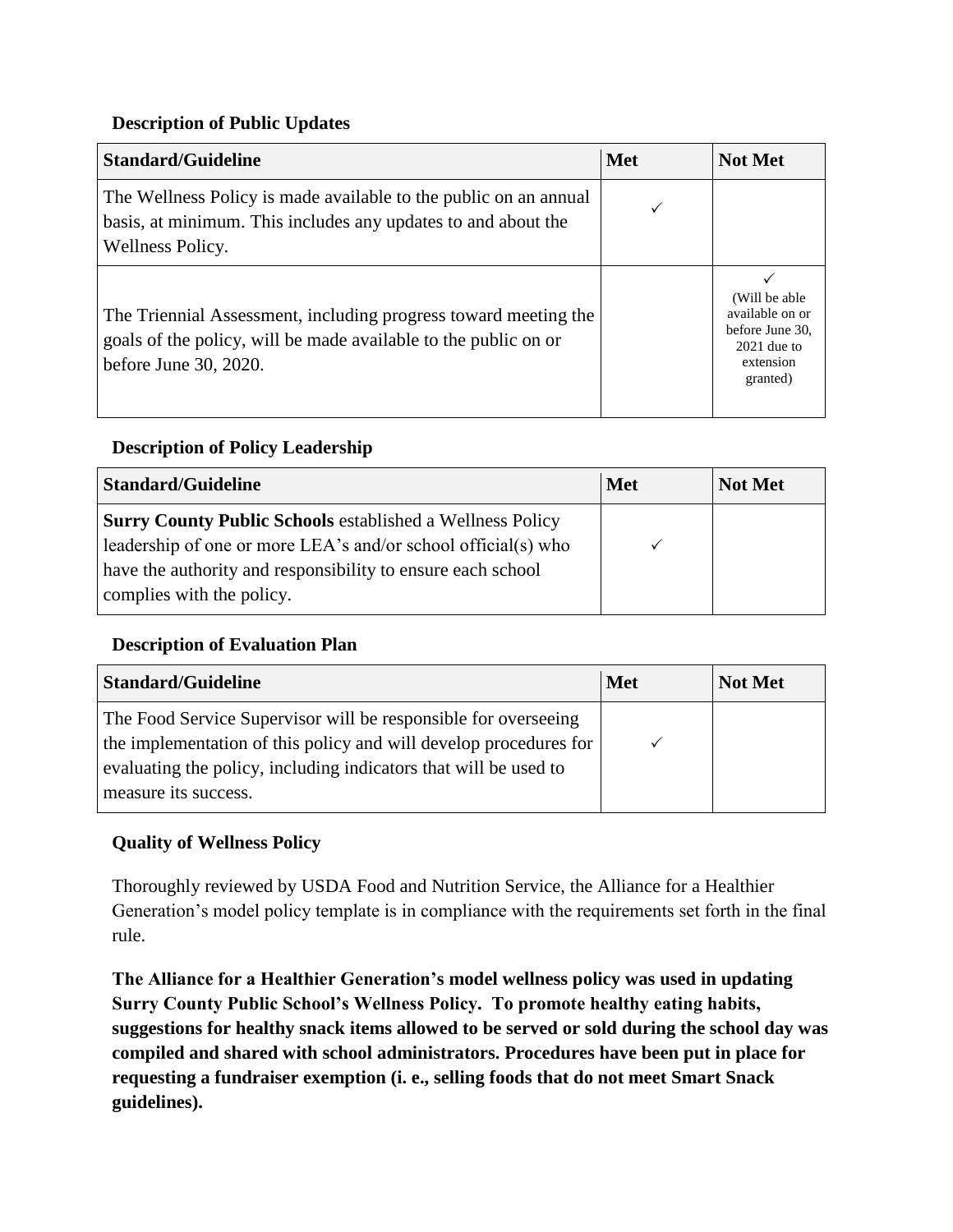#### **Progress towards Goals**

**Surry County Public Schools continues to strive to maintain compliance with all state and federal wellness regulations in a variety of ways to include but not limited to a minimum of 25 minutes to eat meals in a clean, safe, enjoyable meal environment; non-stigmatizing manners that allow students who receive free and reduced meals same as students who pay full price; hand washing facilities that are convenient to all cafeterias for student access; water fountains are accessible to students to consume water during their meal time; not schedule tutoring, club, or organizational meetings or activities during mealtimes, unless students may eat during such activities; lunch time as near the middle of the school day as possible; schedule morning bus routes to allow students to arrive at school in time to eat breakfast; encouragement and opportunities for students, teachers, and community volunteers to practice healthy eating and serve as role models in school dining areas.**

## **Progress towards Nutrition Promotion and Education Goals (Question I on VDOE School Level Report Card)**

| <b>Description</b>                                                                                                                                                                                                                                                                                   | Met | <b>Not Met</b> |
|------------------------------------------------------------------------------------------------------------------------------------------------------------------------------------------------------------------------------------------------------------------------------------------------------|-----|----------------|
| Surry County Public Schools aims to teach, model, encourage,<br>and support healthy eating habits by students. Nutrition<br>Education is designed to provide students with the knowledge<br>and skills needed to promote a healthy life style.                                                       |     |                |
| Students and staff will receive consistent nutrition messages<br>throughout schools, classrooms, gymnasiums, and cafeterias.<br>SCPS will promote healthy food and beverage choices for all<br>students throughout the school campus, as well as encourage<br>participation in school meal programs. |     |                |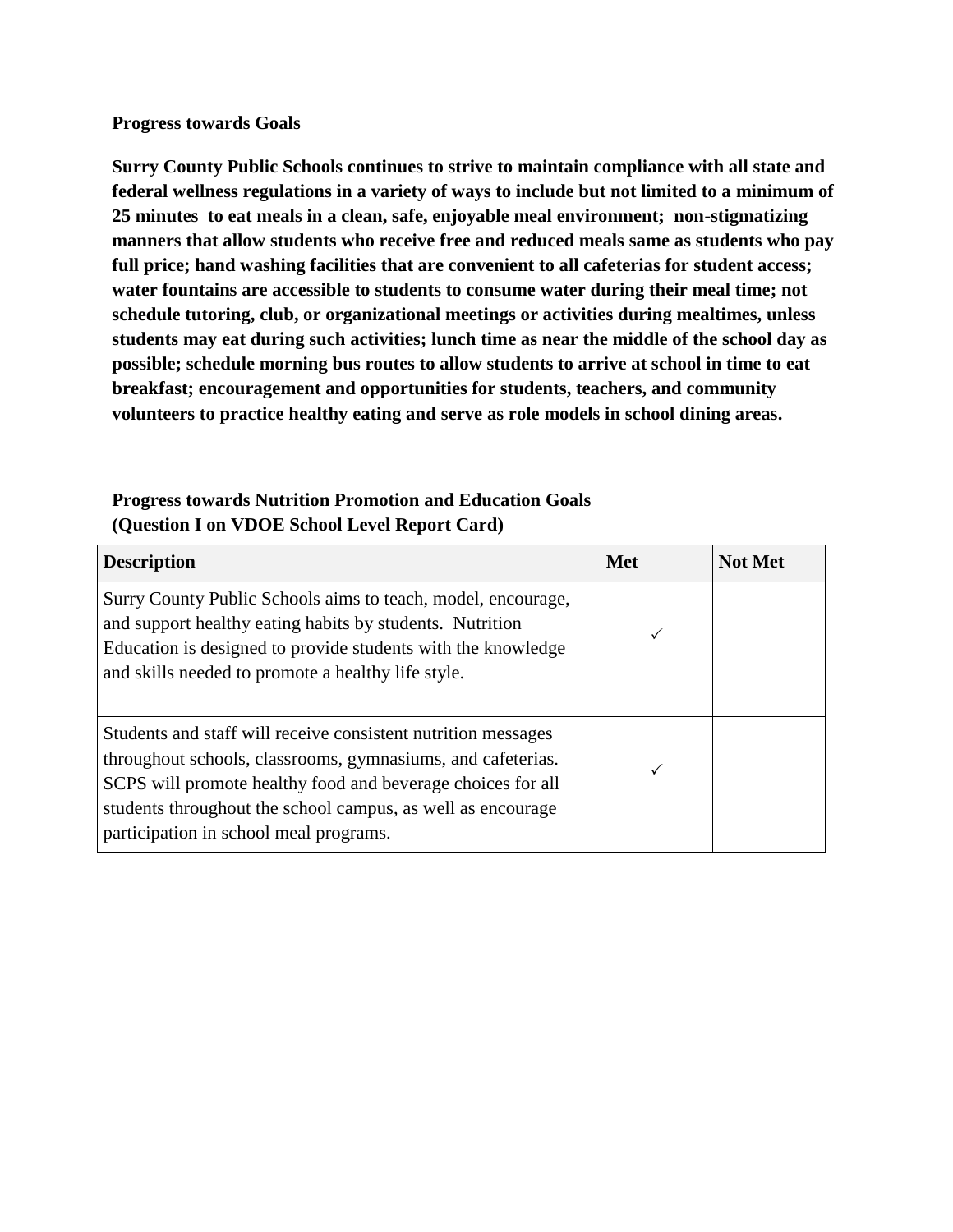# **Progress towards Physical Activity Goals (Question II on VDOE School Level Report Card)**

| <b>Description</b>                                                                                                                                                                                                                                                                                                                    | <b>Met</b> | <b>Not Met</b> |
|---------------------------------------------------------------------------------------------------------------------------------------------------------------------------------------------------------------------------------------------------------------------------------------------------------------------------------------|------------|----------------|
| SCPS will offer students a variety of physical activity<br>opportunities that are in addition to, and not as a substitute for,<br>physical education. It is the goal of the wellness policy to<br>emphasize the importance of student involvement in physical<br>activity                                                             |            |                |
| Physical activity during the school day (including but not<br>limited to recess, classroom physical activity breaks or physical<br>education) will not be withheld as punishment for any reason.                                                                                                                                      |            |                |
| All elementary schools will offer at least 20 minutes of recess<br>on all days during the school year. Outdoor recess will be<br>offered when weather is feasible for outdoor play.                                                                                                                                                   |            |                |
| SCPS promotes participation in extra-curricular activities and<br>team sports of all levels. SCPS offers opportunities for students<br>to participate in physical activity after the school day through a<br>variety of methods including, but not limited to, intramurals,<br>interscholastic athletics and physical activity clubs. |            |                |